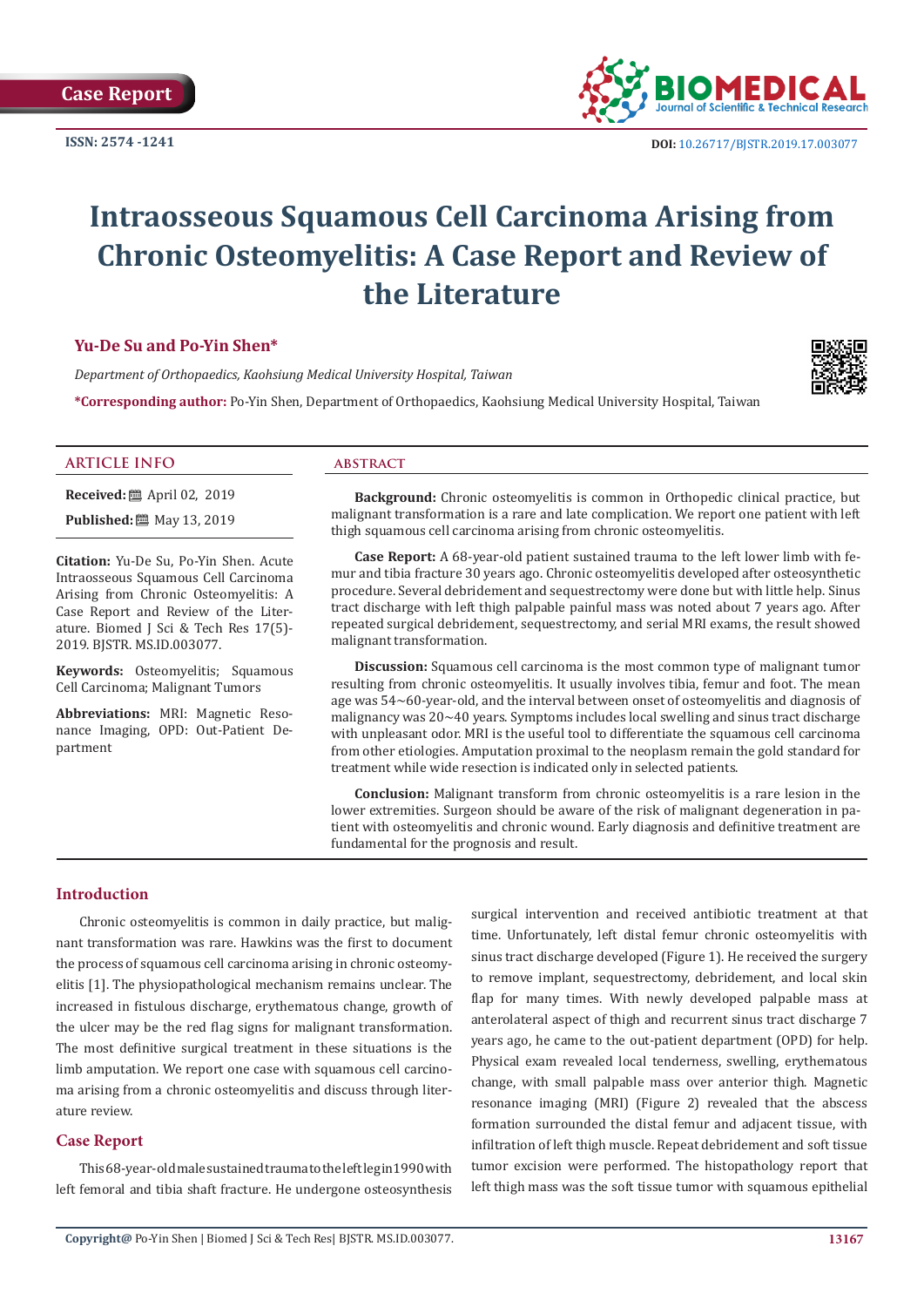hyperplasia with mild atypia. Ten months later, he noticed that the mass regrew and continued to increase in size, causing skin tenting and wound poor healing.



**Figure 1:** Anteroposterior X-ray A. Presenting initial chronic osteomyelitis with femur varus deformity and lateral cortex erosion. MRI B. Presenting left femur osteomyelitis with infectious status of muscle and abscess formation.



**Figure 2:** MRI presenting left thigh granulation tissue with abscess and bony destruction.

The patient visited our OPD again and was thus referred to the Orthopedic oncology surgeon for evaluation. Clinical exam showed a 6 x 4 cm, firm, irregular, immobile mass extending from the anterior to the lateral aspect of left thigh. There was no numbness or weakness or sensory defect in the affected lower limb. Radiography revealed ill-defined osteolytic lesions with sclerotic changes in left distal femur. MRI showed enlargement of granulation tissue and hematoma with adjacent bone destruction. We repeated the surgery of tumor excision. The final pathology result was identical with previous finding (squamous epithelial hyperplasia with mild atypia). After discharge for four months, sudden onset of left thigh pain was noted at distal part after standing up at home. At emergency department, radiography revealed left distal femur osteolytic lesion with impending pathological fracture (Figure 3A). Angiography was arranged for further evaluation, which revealed a bulky hypervascular soft tissue with malignancy characteristic in the left upper thigh. During the operation, massive yellow-brownish pus with lymphangio-like lobulated mass were found.



#### **Figure 3:** Anteroposterior

A. X-ray revealed distal femur pathological fracture with varus deformity,

B. Kuntsher nail for internal fixation with vaconcomysin-coated cement,

C. Left femur subtrochanteric pathological fracture (one week after Kuntsher nail fixation),

D. Remove Kuntsher nail and use long cephalomedullary nail.

In order to correct distal femur varas deformity, we performed valgus osteotomy and fixation with Kuntsher nail (10mmx300mm), and Vancomycin-coated cement spacer at fracture site (Figure 3B). The final histopathology revealed squamous cell carcinoma. However, he complained left hip pain after bedside ambulation one week later. Radiography showed left hip subtrochanteric pathological fracture, so we exchange the Kuntsher nail with Cephalomedullary nail for fixation (Figure 3C & 3D). On the outpatient department follow-up, poor skin healing with fistula purulent discharge was still noted. Repeated MRI revealed tumor progression with involvement of gluteal muscle, anterior compartment of thigh, and left inguinal area, and the whole-body bone scan (Figure 4) had increased uptake over left inguinal area. Several debridement and tumor wide excision provided little help, so he underwent above-knee amputation. Five months later, left anterior palpable mass with anterior thigh pain and skin tenting was noted again. Repeat MRI (Figure 5) revealed recurrence of malignant tumor, lymphadenopathy in the left groin region, and peri-acetabular bone metastasis. Thus, we preceded with left hemipelvectomy (Figure 6) and skin coverage with local fasciocutaneous flap. After the surgery, the patient received adjuvant chemotherapy therapy. The pain resolved, and there was no marked local recurrence over a period of 2 years.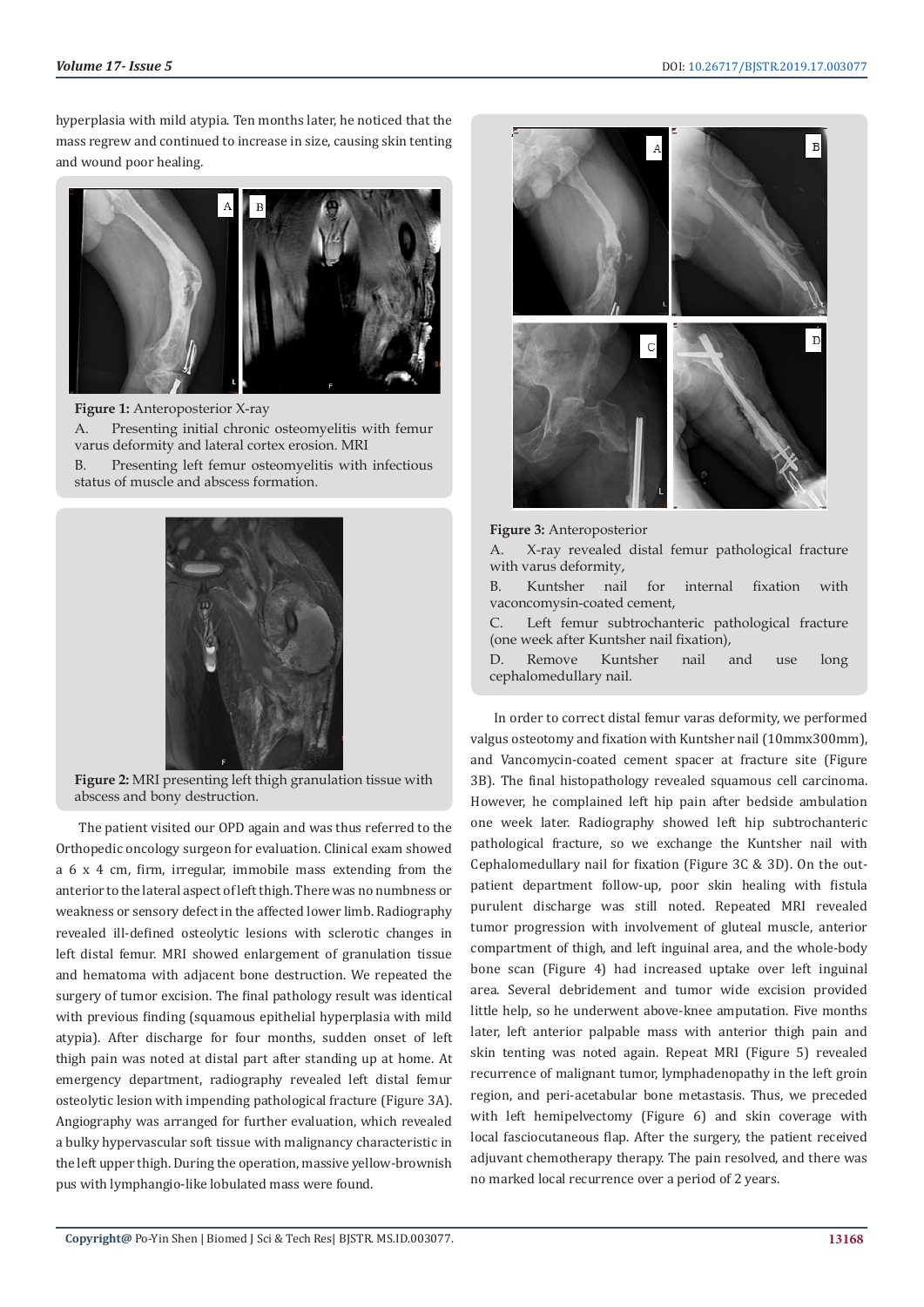

**Figure 4:** Whole body bone scan presenting increased radioactivity over anterior aspect of left inguinal area.



**Figure 5:** MRI revealed some soft tissue component (Arrow) anterior to the abscess formation, and lymphadenopathy in the left groin region.



**Figure 6:** Photography of left pelvic bone (post left hemipelvectomy).

#### **Discussion**

Squamous cell carcinoma is the most common type of malignant tumor resulting from chronic osteomyelitis [1]. The most common site of involvement is tibia, followed by femur and foot [2, 3]. The average age of patients with chronic osteomyelitis related squamous cell carcinoma was 54-60-year-old [3], with male predominance [1,3]. The interval between the onset of osteomyelitis and the diagnosis of malignant transformation was 20~40 years [2,4], with minimum latency period of 20 years or more [3]. In our case, the patient was 68 years of age and the interval was 22 years, which

almost compatible with the current report. Chronic osteomyelitis poses a risk of transformation to squamous cell carcinoma. Some author reported that over 25% of malignant tumor arises from chronic infection and inflammation, and 1.6~23% from chronic osteomyelitis [5]. However, the exact mechanism remains unclear and is assumed multifactorial. Squamous cell carcinoma can arise from fistula tract which connects the malignant of epidermal lining.

One hypothesis clarify that inflammatory cytokines may lead to an altered expression of tumor suppression genes causing carcinogenic transformation [6], while other hypothesis clarifies that all cell types in the chronic inflammation may be susceptible to malignant change [4]. The clinical suspicion about malignant transformation including increased in mass size, ulcers, swelling, tenderness, fistula or sinus tract discharge with odor smell, and progressive disabling pain [4,5]. Plain radiography often appears bony erosion, destruction, scalloping, or even pathologic fracture in severe cases. MRI can be useful to differentiate squamous cell carcinoma from other soft tissue tumor [3] and identify adjacent lymphadenopathy. Whole body bone scan can clarify the suspicion of distant metastasis. In our case, MRI revealed lymphadenopathy in the left groin and peri-acetabular region after primary aboveknee amputation. These finding provide us more information on the decision to perform left hemipelvectomy for tumor control.

Most studies declared that amputation is the definitive treatment for carcinomatous transformations of chronic bone infection. Amputation proximal to the lesion can decrease local recurrence and risk of metastasis, as well as quicker and safer recovery. Wide resection may be one of surgical choices in selected patients, but it's associated with high rate of local recurrence and large skin defects. Massive soft tissue, muscle, and skin defect can pose a challenge for reconstruction. The distant metastasis and lymphadenopathy had been observed in 10~20% of patients [7], while some report rates more than 40% [6]. Yener et al. report that two patients with malignant lymphadenopathy and distant metastasis all died within one year even under re-amputation [7]. The presence of lymphatic node metastasis or distant metastasis will lower the survival rate and indicate poor prognosis. Diogo et al. [5] mentioned that hemipelvectomy may be required if invasion of lumbar-aortic lymph node. Concerning the high risk of surgery and difficulty in skin coverage, he decided against it. In our case, we performed disarticulation of the hip and lymphadenectomy with care to avoid neurovascular insult, followed by local fasciocutaneous flap for skin coverage. Early recognition and timely therapy are considerably to improve prognosis and decrease the risk of metastasis. Adjuvant chemo radiotherapy is indicated in metastatic patient [5]. In our patients, adjuvant chemotherapy with Cisplatin (75mg/m2) and 5-FU (1000mg/m<sup>2</sup>) was applied.

### **Conclusion**

Malignant transformation in chronic osteomyelitis is a rare lesion in the lower extremity but unfavorable condition. Early